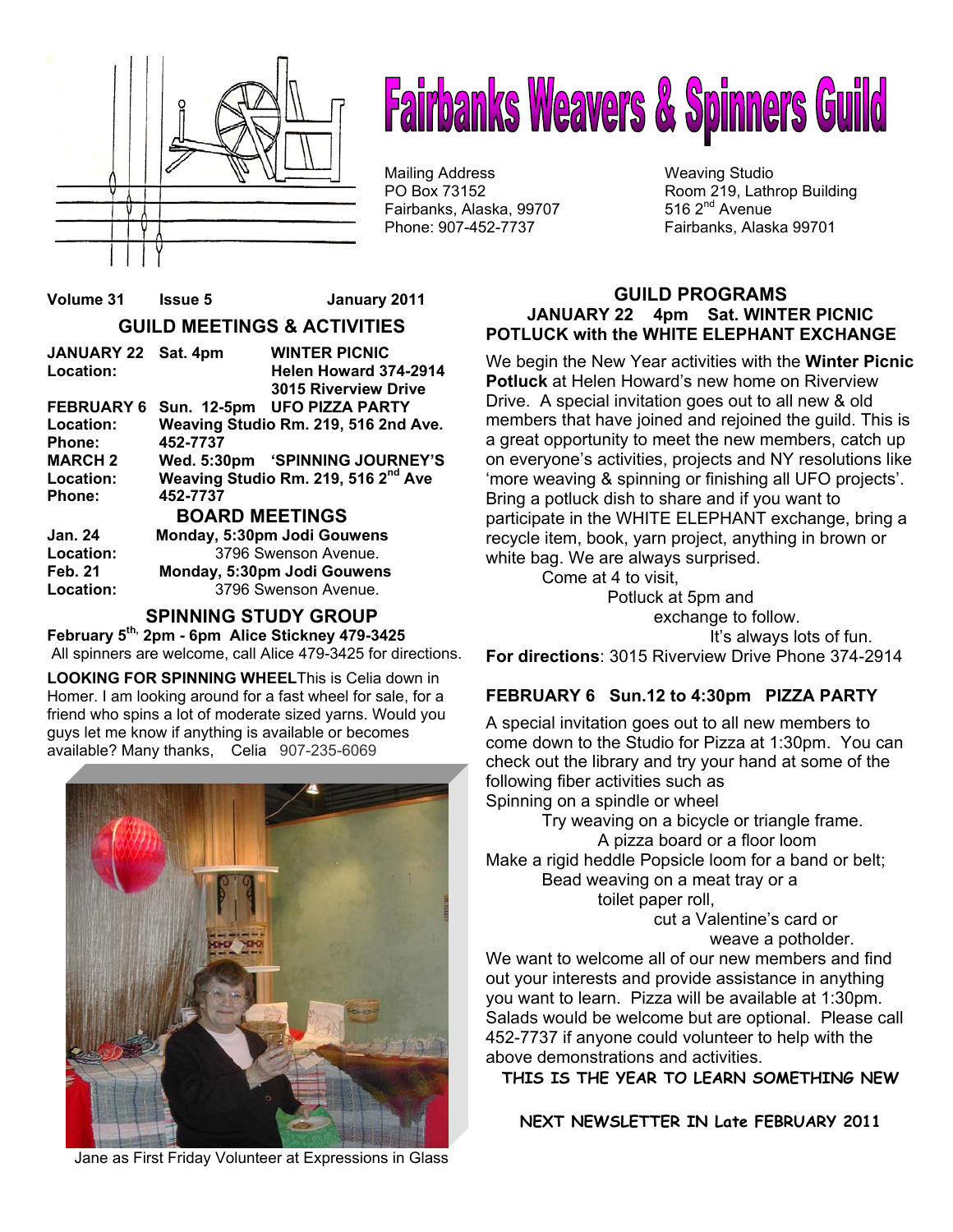### **President's Letter JANUARY 2011**

 Now that the holidays have given many of us a chance to spend time with family and friends, I hope some you received some fiber gifts in your stash from Santa and have some ideas for new projects in 2011.

We often make New Year's resolutions which encourage ourselves to improve out health and fitness. Maybe we should add a resolution to spend time and thought on some fun fiber projects. It is time to finish up those projects that have been languishing on the your loom, knitting needles or spinning wheel and look forward to new fiber adventures.

Perhaps your resolutions might include making the effort to spend more time on the fiber projects you enjoy most or to attend more Guild meetings or to take one of the many classes offered at the weaving Studio. You might also try to design a class which shares your unique skills with others.

Wishing you all a year filled with enjoyable weaving, spinning and fiberarts projects.

 **Jodi Gouwens, President**

**APRIL ANNUAL MEETING & ELECTION OF OFFICERS A nominating committee will be appointed at the next board meeting January 24th. If you are interested on being on that committee, email Jodi or call a board member and Volunteer to serve on the Guild's board.** 

**LATHROP BUILDING SALE UPDATE The Lathrop Building has sold and they want us to stay. More on the sale after it closes in March.** 

## **MEMBERS IN THE NEWS**

**KATE HEDSTOM** can be found spelling difficult words at the BIZ BEE on Thursday, February 10<sup>th</sup>. Kate's group has won this contest in years past.

**MOXIE PENDER** is the featured artist in the Fairbanks Arts Association's Bear Gallery Gift Shop for the month of January. Members **LINDE KIENLE & PAM GAJDOS** are touring Bali looking for wonderful textiles and enjoying the sun.

## ANK YOU?

#### **JODI GOUWENS, KATE HEDSTROM, ELIZABETH KEECH, MOLLY MANNUGH, MOXIE PENDER, CAROL SECOR & PENNY WAKEFIELD** for participating in the First Friday at

Expressions in Glass. Unfortunately we didn't sell much but the display looked wonderful. See photo's

**JODI GOUWENS** for selling the most Guild cards at the various Bazaars she attended. She kept the card cutter busy each week, box). http://www.sedonamonthly.com/features/spa.htm replacing the cards she sold. Every little bit helps.

**THANKS** to all members who have renewed their guild membership for multiple years and have donated a little extra money for guild support during this time of need.



#### **FAIRBANKS ARTS ASSOCIATION BEAR GALLERY Exhibits**

**Jan 7 - 29 All Alaska Juried Exhibition**  Gift Show Artist: Moxie Pender with Handwovens  **Feb 4 – 26 Patterns of Influence – FRUITS OF LABOR** http://www.fairbanksarts.org/docs/patterns\_11.pdf Deadline for Juried exhibit –Sunday, 5pm, January 30

**April 1 – 30 Interior Artisans XXVI**  Deadline for Juried exhibit Sunday, 5pm, March 27 **For prospectus for these exhibitions: www.fairbanksarts.org** 

#### **ARTIST OPPORTUNITIES**

## **FOLK FESTIVAL VENDORS**

The Folk Festival is looking for vendors for their winter **FOLK FESTIVAL on FEBRUARY 12th** at the Alaska Centennial Center for the Arts in Pioneer Park. No charge for table, first come, first table choice Contact: Fairbanks Folk Fest www.fairbanksfolkfest.org

#### **SEEKING ARTIST APPLICATIONS FOR EXHIBIT SPACE**

I am the owner/manager of the new membership gallery in the Co-Op Plaza downtown. We are actively looking for 3D artists to replace two members leaving at the end of this month. We are in a modest sized space, and have limited our membership to ten in hopes of having adequate display space for all. If you know of artists who might fit our gallery, and have time to commit, please pass this on to them. Our one page info sheet is attached. Anyone interested should contact me immediately. Thanks,

Ken Kokjer 479-2695 (H) 399-9252 (C)

#### **ARTICLES AND WEBSITES OF INTEREST**

KATHY RUSSO, KETCHIKAN weaver documents textiles and dyeing practices in her new book "Maguey Journey: Discovering Textiles in Guatemala." Read more: Fairbanks Daily News-Miner - Ketchikan weaver chronicles South American textile

#### **TAPESTRY ARTIST**

**To see her award winning tapestry go to: www.weavespindye.org/pages/?p=smallexpr10\_awards.html&loc=1-112-00 Also her blog: http://kathetoddhooker.blogspot.com/** 

#### **Rug by Pauline Yellowhair**

http://weavinginbeauty.com/its-all-about-the-rugs/everybodysay-wow-a-remarkable-weaving-by-pauline-yellowhair This is a 5' by 7' rug by Pauline Yellowhair. It represents Anasazi figures. Be sure & click on the picture for a larger view and the 2 close-ups below the explanation (The vertical

## **UTUBE VIDEO**

**Check out the Jacquard loom Walkthrough on UTUBE**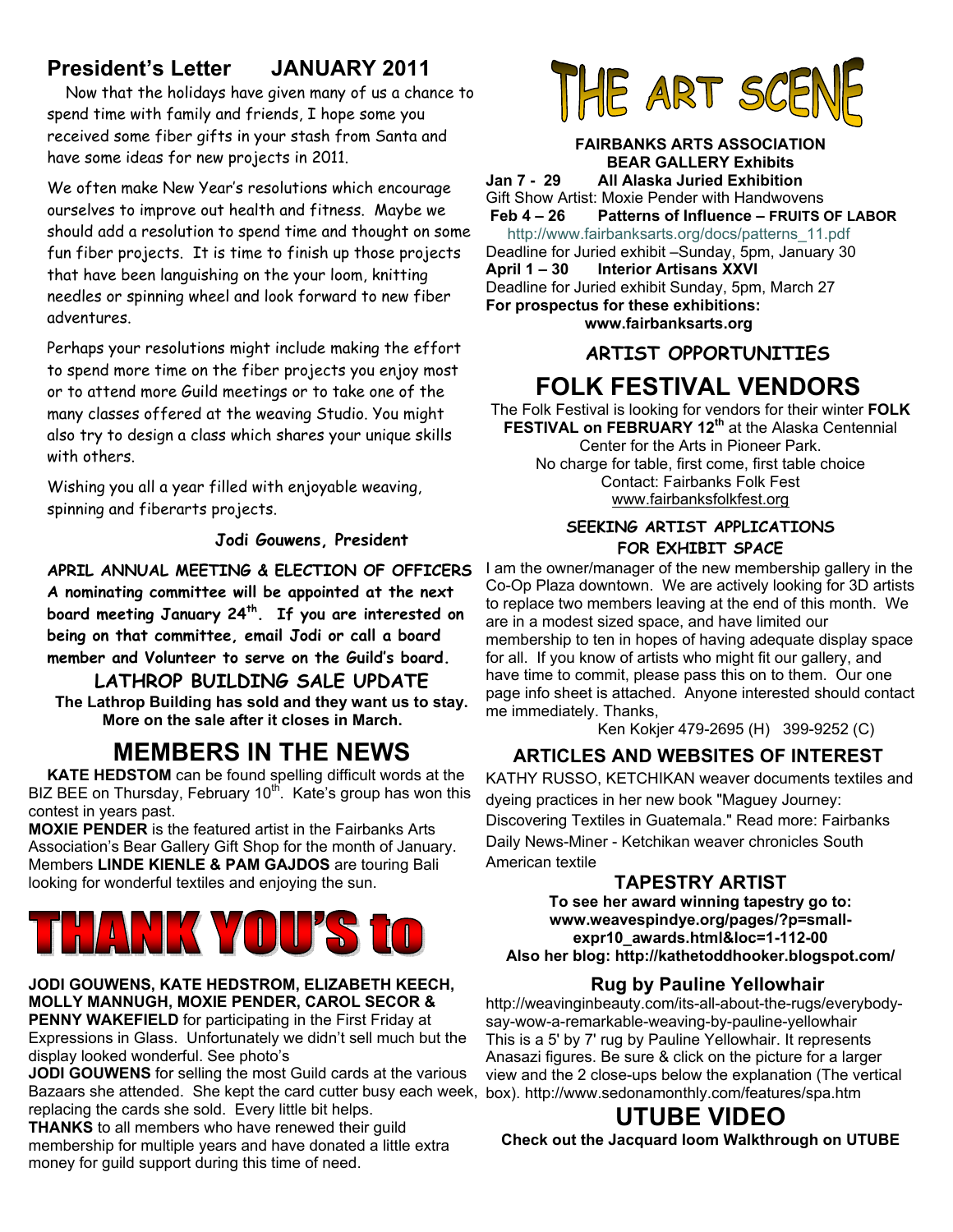## ORKSHOP & ACTIVITY UPDATE

| <b>Jan 20</b>     | 6:30pm        | Art 127: Intro to Weaving    |
|-------------------|---------------|------------------------------|
| <b>Jan 22</b>     | 4:00pm        | <b>Winter Picnic Potluck</b> |
| <b>Jan 29</b>     | $12 - 3pm$    | <b>Free Warping</b>          |
| Feb 5             | $2 - 6$ pm    | <b>Spinning Bee</b>          |
| Feb 6             | $12 - 4:30pm$ | <b>Studio Demo's</b>         |
| Feb 8             | afternoon     | <b>Daytime Weaving</b>       |
| Feb19             | $12 - 3pm$    | <b>Twined rugs</b>           |
| Feb <sub>26</sub> | $1 - 4pm$     | Nälebinding                  |
|                   |               | <b>Workshops Coming soon</b> |

#### **Rug braiding**

#### **Easter Egg Decoration Pyansky**

 http://www.learnpysanky.com/designs.html Start collecting your designs

**Cochineal Dyeing with Moxie Pender** You will dye small samples of pre-mordanted yarn in varying percentages of cochineal (0.5% to 16%), with half of the samples going through a 4% Ferrous Sulphate afterbath, also an acid shift with several samples with varying amounts of tartaric acid which shifted the colors toward the reds, and an alkali shift with varying amounts of baking soda to bring out the purples. One sample showing what happens when there is no cream of tartar in the mordant. This can be done in a long one day class but the yarn samples must be pre-mordanted Small amounts of your own pre-mordanted yarn can be dyed in addition to the 42 samples. Anyone interested in this class must let Moxie know so she can have the samples ready. Please call Moxie at 907-479-8443 or 907-687-5196 cell so she can estimate materials need & the fee. Next newsletter will have the date, location, material fee and cost of the workshop.

#### **January 29th, Sat 12-3. FREE WARPING**

On PADDLE WARPING, TWO COLOR or MIXED WARP **WARP THAT LOOM FOR THE SUMMER**  Help provided for designing a project at the studio **WARPING BY YOURSELF INSTRUCTIONS See the website for 'WARPING A to Z' www.fairbanksweavers.org**

#### **FEBRUARY 19 12 – 3pm TWINED RUGS**

Stop by the studio for demonstration on warping and twining a rug on a small frame. A old and simple method of using up strips of fabric for mats or rugs. Call the studio 452-7737 to register so we have enough frames available.

#### **FEBRUARY 26 1 to 4pm NÄLEBINDING**

The basic technique involves the use of a single flat needle to make loops. The thread & needle is pulled through the loop, but the knot is not snugged up. This technique predates knitting & crochet. A firm or loose fabric for mittens, socks or scarves. Nålebinding works well with short pieces of yarn. Oldest kn socks of hats and shawls from cultures in Peru, dated between 300 BCE and 300 CE and popular in Scandinavian countries. INSTRUCTOR: Kate Hedstrom, 590-1420 LOCATION: RM 219, WEAVING STUDIO, 516 2nd Ave.

| nown samples include the color-patterned sandal                                                                                                                                                                                                                                                                                                                                                                                                                                            |
|--------------------------------------------------------------------------------------------------------------------------------------------------------------------------------------------------------------------------------------------------------------------------------------------------------------------------------------------------------------------------------------------------------------------------------------------------------------------------------------------|
| the Coptic Christians of Egypt (4th century CE), &                                                                                                                                                                                                                                                                                                                                                                                                                                         |
| $\blacksquare$ $\blacksquare$ $\blacksquare$ $\blacksquare$ $\blacksquare$ $\blacksquare$ $\blacksquare$ $\blacksquare$ $\blacksquare$ $\blacksquare$ $\blacksquare$ $\blacksquare$ $\blacksquare$ $\blacksquare$ $\blacksquare$ $\blacksquare$ $\blacksquare$ $\blacksquare$ $\blacksquare$ $\blacksquare$ $\blacksquare$ $\blacksquare$ $\blacksquare$ $\blacksquare$ $\blacksquare$ $\blacksquare$ $\blacksquare$ $\blacksquare$ $\blacksquare$ $\blacksquare$ $\blacksquare$ $\blacks$ |

## HOURS: 1 to 4pm Call Kate to register. FEE: \$25.00 includes material & handout.

#### **WEAVING CLASSES TO BEGIN ART 127: INTRO TO WEAVING COURSE 6:30pm THURSDAY, JANUARY 20th**

**DESCRIPTION**: Fundamentals of weaving taught through basic techniques and processes for Tapestry and woven structures on four harness looms. Includes instruction in loom terminology and function, process of warping and threading, basic methods of pattern drafting and designing, planning color and texture in weaving. Class will be graded and require a sampler notebook.

**COURSE OBJECTIVES**: Introduction to basic tapestry techniques for a small tapestry sampler. Learn process of making a warp, warping and threading the loom for three projects. Learn to read a draft, a tie-up and understand what happens when it is woven. Explore color, texture and pattern created by a wide variety yarns. Study and weave a variety of woven structures on 6 threading patterns. Plan and design a warp for a final project,

FEE: \$275 includes materials except for final project.

#### **ART 227: WOVEN DESIGNS: RUGS & R.A.G.S (Recycle All Great Stuff) 5:30pm TUESDAY, JANUARY 25th**

**DESCRIPTION**: RUGS & R.A.G.S. (Recycled All Great Stuff!) This class will teach students traditional rug structures and woven techniques using traditional and non-traditional materials as practiced in many cultures worldwide.

**COURSE OBJECTIVES**: Students will warp a variety of rug structures and weave samples of various loom controlled woven structures using fine wool & recycled materials. Students will explore traditional and contemporary uses of recycled materials. They will then plan and design a final project utilizing a technique, a material or woven structure developed in their sampler to produce a rug, fabric, wall hanging, pillow, bag or other item of their choosing. Structures to be covered are:Rya & Plain Weave, Reversible twill, Boundweave/Krokbragd, Double corduroy, Overshot, Double Binding, Summer & Winter, Taquette (Turned Summer & Winter), Split Shed Pictorial, Rep weave (Ripsmatta) as well as several off loom techniques to be used with left over pieces of wool and yarn (Braided, shirret, rug hooking techniques.)

FEE: \$275 paid to the Guild on the first night of class. Sign up through the University if you are interested in taking the courses for credit in Art or the Humanities for an extra \$75. Sign up through the Guild if you are just interested in learning how to weave. Check website for descriptions. www.fairbanksweavers.org

### **6 WEEK DAYTIME WEAVING COURSE Begins FEBRUARY 8th**

DATES: BEGINS February 8 – through March Tues/Thurs. 12 to 3pm (Adjustable time schedule) FEE: \$175 includes materials for two warps. REGISTER: CALL 457-4124 OR 452-7737 Student will make a colorful sampler warp with a variety of threading /treadling patterns and an alpaca scarf warp designed from the sampler.